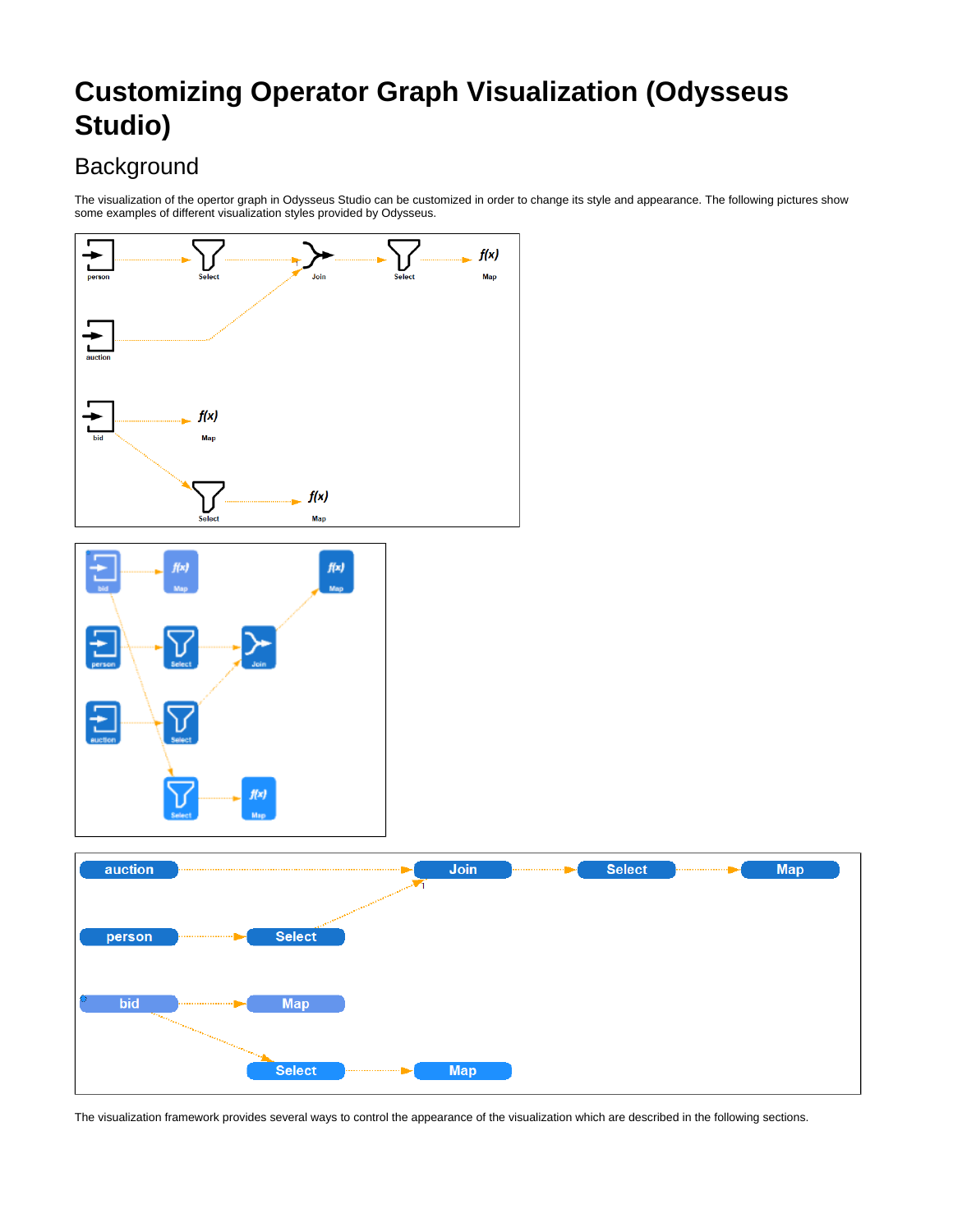### Viewer configuration files

The way the nodes are drawn is defined in a special configuration file, the viewer configuration. It is an XML file that describes how to compose a node from different symbol elements. The schema of the file is defined in the SymbolSchema.xsd file. The following code snippet shows an example configuration file:

#### **Viewer configuration file: example**

```
<Symbols xmlns:xsi="http://www.w3.org/2001/XMLSchema-instance" xsi:noNamespaceSchemaLocation="symbolSchema.xsd">
         <Symbol nodeName="ReceiverPO">
         <Size width="150" height="27"/>
         <SymbolElement type="ownerRectangle"/>
         <SymbolElement type="ownerText"/>
     </Symbol>
     <Default>
         <Size width="80" height="100"/>
         <SymbolElement type="ownerRectangle"/>
         <SymbolElement type="operator">
             <Parameter key="iconSetName" value="white"/>
             <Parameter key="marginLeft" value="10"/>
             <Parameter key="marginRight" value="10"/>
             <Parameter key="marginTop" value="10"/>
             <Parameter key="marginBottom" value="26"/>
         </SymbolElement>
         <SymbolElement type="ownerText">
             <Parameter key="offsetY" value="80"/>
         </SymbolElement>
     </Default>
</Symbols>
```
The Symbols element contains a list of definitions for node layouts. You can specifiy the layout individually for each type of physical operator by setting the nodeName attribute of the Symbol element to the respective class name. For each Symbol, you must specify its size and one ore more SymbolEleme nt elements which describe the visual components to compose the node visualization. Some of these SymbolElement elements can additionally be configured using parameters that are specified as simple key value pairs. The following table gives you an overview of the available types of SymbolEleme nt and the parameters they support.

| <b>Type</b>   | <b>Description</b>              | Supported<br>parameters                           |
|---------------|---------------------------------|---------------------------------------------------|
| fillCircle    | Circle shape with filling       | $\bullet$<br>$\bullet$<br>$\bullet$ g<br>b        |
| circle        | Circle shape without filling    | $\bullet$<br>$\bullet$ g<br>$\bullet$ b           |
| fillRectangle | Rectangle shape with filling    | $\bullet$<br>- r<br>$\bullet$<br>$\bullet$ g<br>b |
| rectangle     | Rectangle shaoe without filling | $\bullet$ r<br>$\bullet$ g<br>$\bullet$ b         |
| selector      |                                 |                                                   |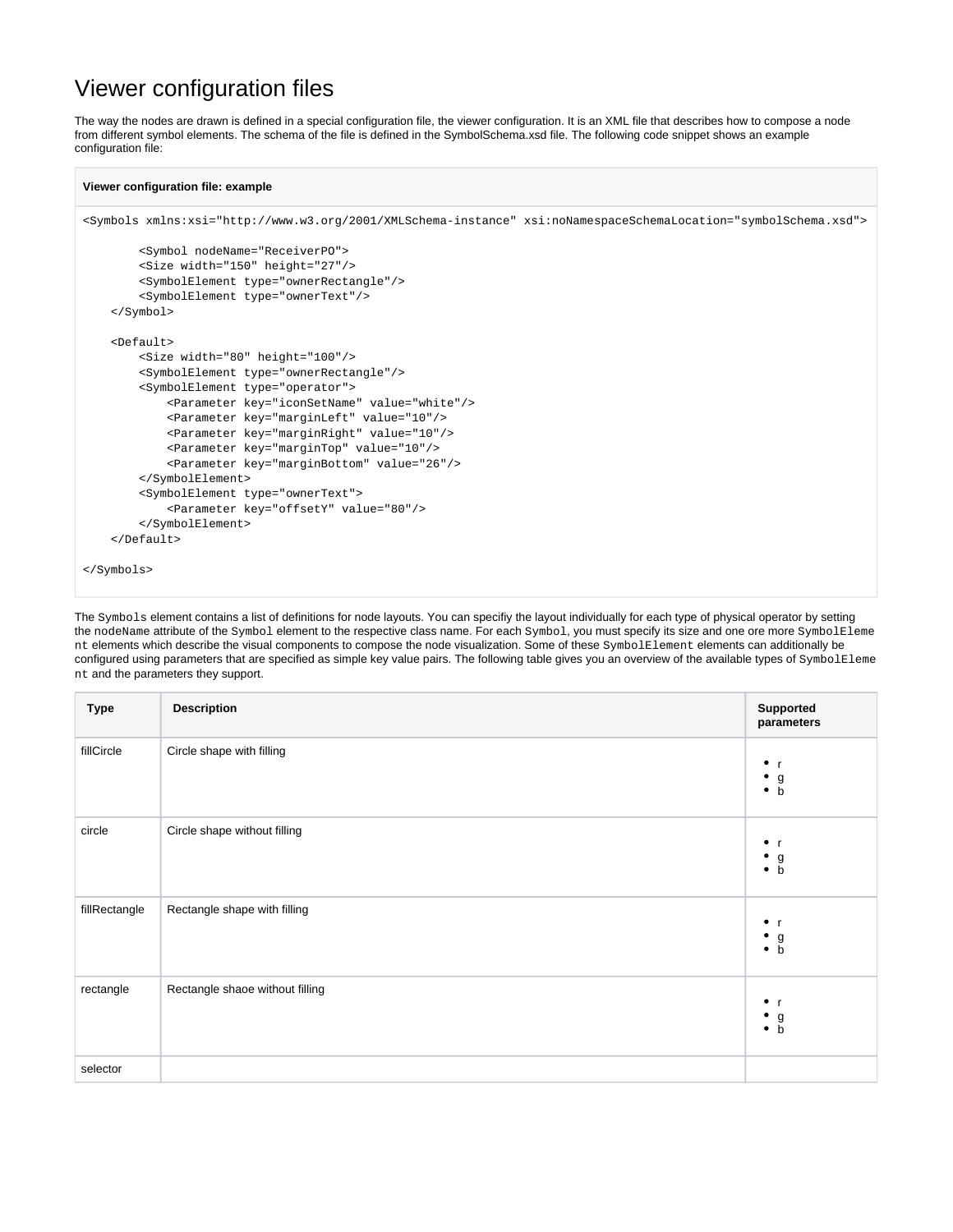| image              | Image                                                                                                                                 | resource<br>٠<br>• marginLeft<br>marginRight<br>marginTop<br>marginBottom<br>٠                          |
|--------------------|---------------------------------------------------------------------------------------------------------------------------------------|---------------------------------------------------------------------------------------------------------|
| operator           | Shows a specific image for the physical operator from the given icon set                                                              | resource<br>٠<br>iconSetName<br>٠<br>marginLeft<br>٠<br>marginRight<br>marginTop<br>٠<br>• marginBottom |
| invisible          | Invisible (for layouting only)                                                                                                        |                                                                                                         |
| selectivity        |                                                                                                                                       |                                                                                                         |
| text               | Shows the name of the operator                                                                                                        | offsetX<br>٠<br>• offsetY                                                                               |
| ownerText          | Shows the name of the operator                                                                                                        | $^{\bullet}$ r<br>٠<br>g<br>$\bullet$<br>$\mathbf b$<br>offsetX<br>$\bullet$<br>• offsetY               |
| ownerRectan<br>gle | draws a filled rectangle. The filling color is automatically determined to indicate the script/query the oeprator<br>was created from |                                                                                                         |

The following table gives an overview of the parameters:

| <b>Parameter</b><br>name | <b>Possible</b><br>values | <b>Description</b>                                                                                                                                                                                                                                                                                      |
|--------------------------|---------------------------|---------------------------------------------------------------------------------------------------------------------------------------------------------------------------------------------------------------------------------------------------------------------------------------------------------|
| r, g, b                  | Integer (0<br>255)        | RGB Color parameters. Important: Each color component must be individually specified as a single Parameter element!                                                                                                                                                                                     |
| marginLeft               | Integer (0<br>100)        | left margin (relative in percent!)                                                                                                                                                                                                                                                                      |
| marginRight              | Integer $(0$<br>100)      | right margin (relative in percent!)                                                                                                                                                                                                                                                                     |
| marginTop                | Integer (0<br>100)        | top margin (relative in percent!)                                                                                                                                                                                                                                                                       |
| marginBottom             | Integer $(0$<br>100)      | bottom margin (relative in percent!)                                                                                                                                                                                                                                                                    |
| offsetX                  | Integer (0<br>100)        | Relative offset of X position (starting from left) in percent                                                                                                                                                                                                                                           |
| offsetY                  | Integer $(0$<br>100)      | Relative offset of Y position (starting from top) in percent                                                                                                                                                                                                                                            |
| resource                 | String                    | ImageID of the image to show. The image ID must be registered in the ImageManager.                                                                                                                                                                                                                      |
| iconSetName              | String                    | Name of the image set that should be used to automatically retrieve a matching image for the underlying physical<br>operator. By default Odysseus provides the following image sets: white, black, and default. It is also possible to use<br>external image sets stored in the Odysseus home directoy. |

Besides the definitions for individual physical operators, the viewer configuration must specify the Default element which is applied to all operators that are not individually styled by a  $\text{Symbol}$  element. The structure of the  $\texttt{Default}$  element is similiar to the structure of the  $\texttt{Symbol}$  element.

## How to use your own viewer configuration